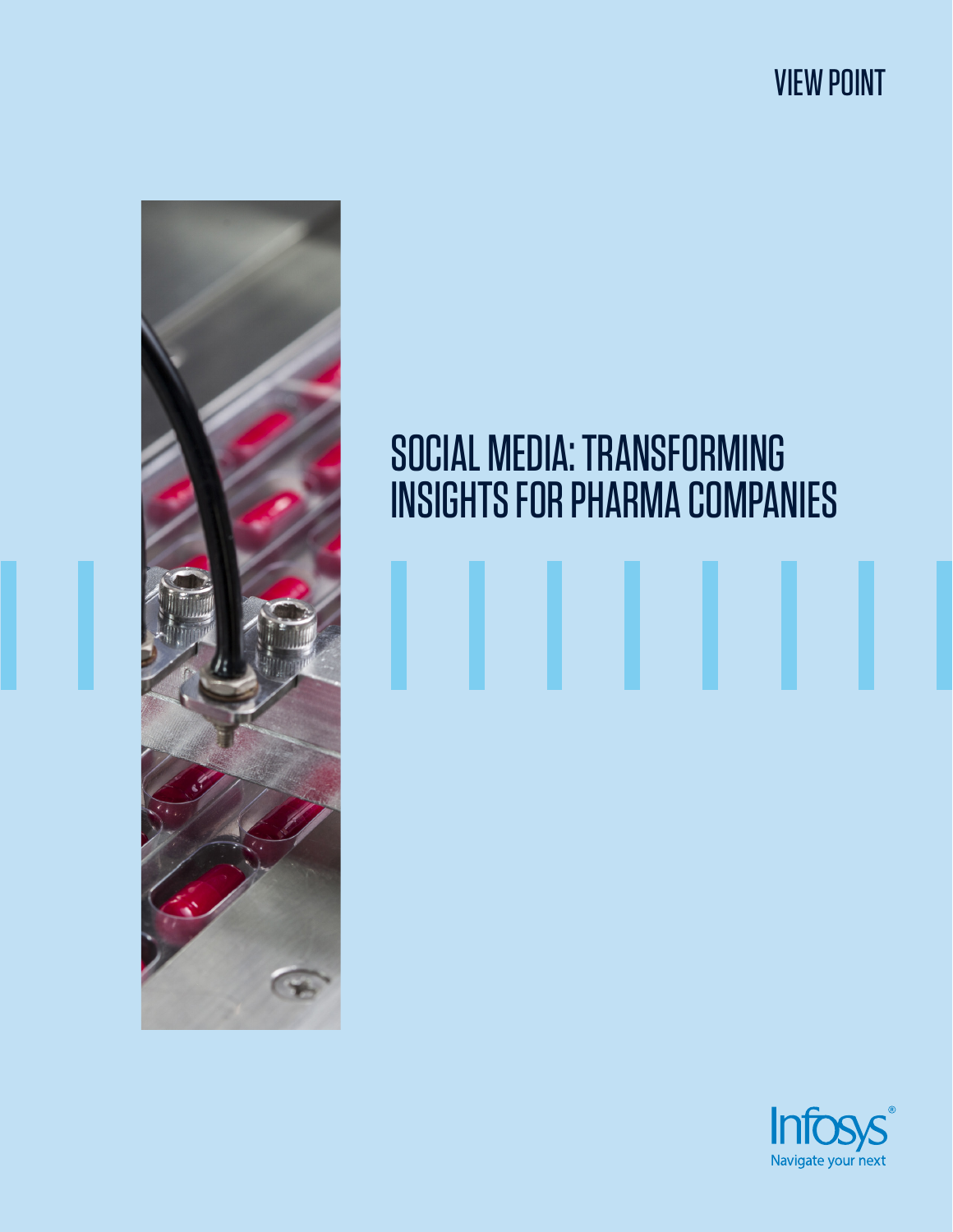## Introduction

Social media is everywhere. Individuals and businesses, irrespective of their size and type use it. It has become an important health information resource especially after COVID-19 outbreak. Moreover, when everyone is remote, and things are changing fast, it is an effective way to make the public aware of the latest issues, guidelines and advisories.



#### Healthcare community engagement on social media

HCPs, patients, healthcare advocacy groups, and journalists are the pillars of the healthcare community. Social media educates and informs HCPs, provides information to patients, and strengthens advocacy groups and journalists.

HCPs use social media to share information and awareness about practice variations, debate healthcare policies and practice issues, promote health behaviors, and educate and interact with patients/caregivers/ colleagues. Additionally, social media helps patients in making informed

decisions, share experiences, seek support from the network, build community or look for a second opinion/guidance. Further, healthcare advocacy groups use social media to spread awareness, while journalists use it to influence the society about the healthcare policies and decisions from regulatory bodies.

# Social media monitoring and listening: The need of the hour

Social media allows fast and free exchange of healthcare information pertaining to symptoms/diagnosis/treatments and adverse effects that can lead to inappropriate decision-making and potential loss for pharma companies. Social media is crucial for all, but due to the absence of clear regulatory guidelines from regional agencies, it is tough to implement a social media strategy for commercial and medical outreach.

On the other hand, social media has the power of collaborating with the masses, and pharma companies can use it for raising awareness, combating misinformation, crisis communication, expanding reach, answering concerns, or monitoring public health. Also, effective social media listening and monitoring can help pharma companies to understand the patient journey, gain market intelligence, obtain real-time customer feedback, or engage in brand promotion.

It can also help in deriving important business insights like identifying influencers and engaging content for patients, deriving brand sentiments, or understanding the unmet needs of patients.

Thus, having an efficient and effective social media strategy is a compelling need to bring pharma competitive intelligence.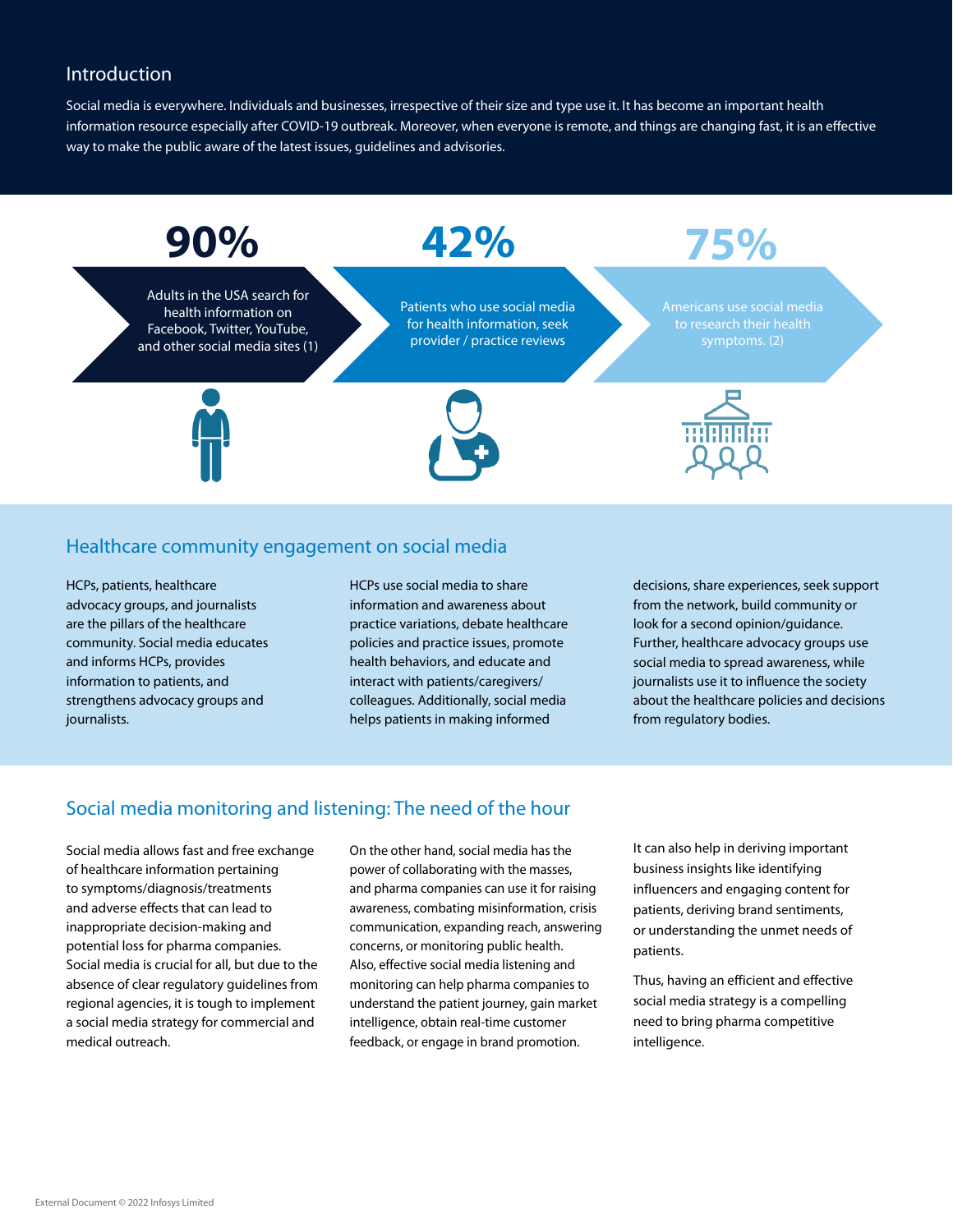# Opportunities with social media

#### **1. Engage with digital opinion leaders (DOLs)**

With the help of influential players already operating in the therapeutic area of interest, social media can extend an organization's reach, and help establish trust with patients. DOLs are often the first voice of communication and work as a trusted source for the healthcare community. Identifying DOLs can help in post-launch activities to build brand trust, fetch greater ROI from marketing investment, and use real-time data analytics to help with medical affairs activities. The stepwise approach and criteria for priortizing DOLs is presented below:

# Steps to identify digital opinion leaders (DOLs)



#### **2. Brand sentiments**

Brand sentiments are immensely important and can be effectively monitored using social media. Classification of sentiments as positive/negative/neutral, give meaningful insights such as identifying patient perception and sentiment drivers. This further helps in responding to patient concerns in real-time and in measuring the impact of marketing campaigns. Sentiments are classified by data scraping/ processing followed by running natural language processing (NLP) trained models on social media posts.